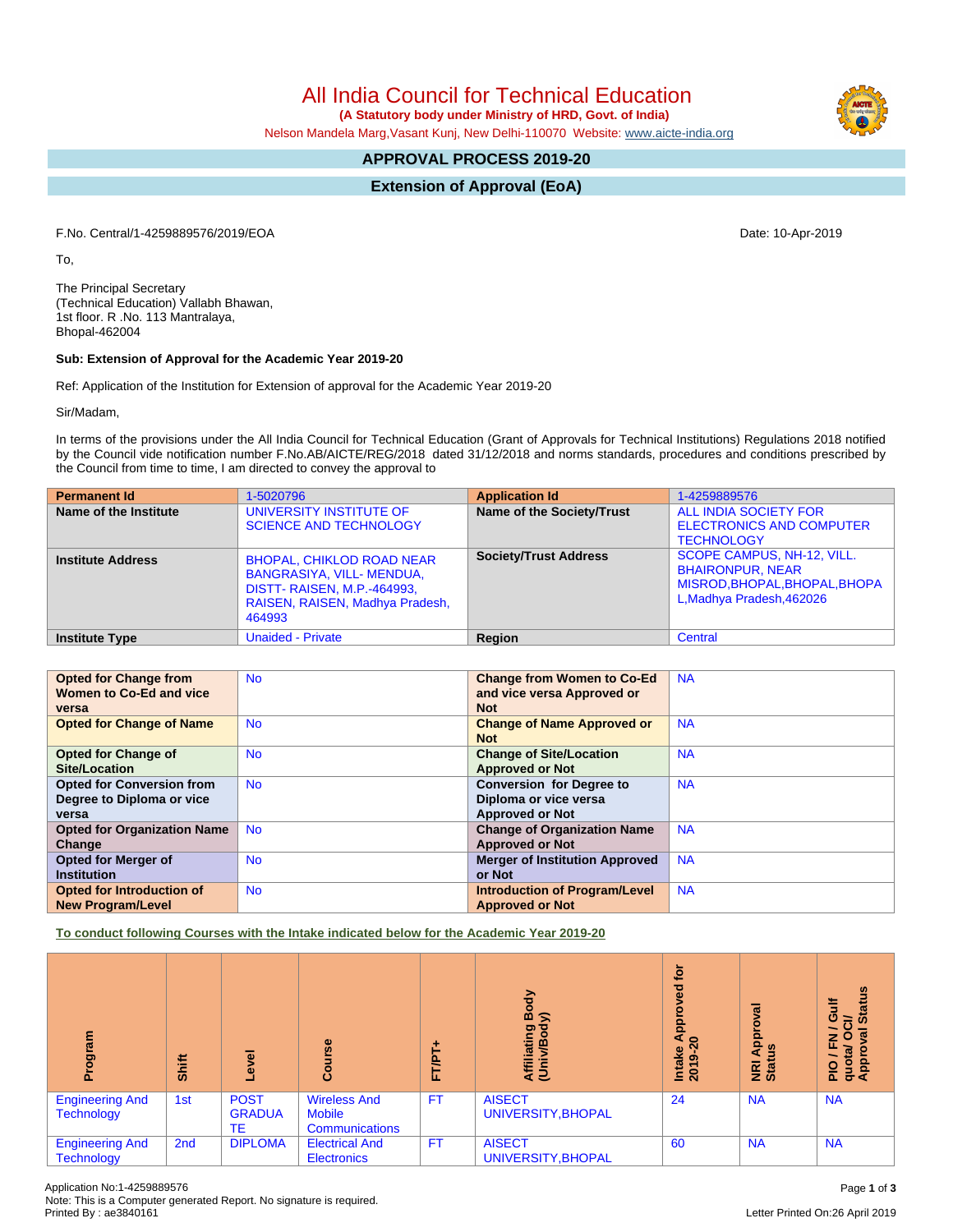|                                             |     |                                            | Engineering                                                |           |                                     |    |           |           |
|---------------------------------------------|-----|--------------------------------------------|------------------------------------------------------------|-----------|-------------------------------------|----|-----------|-----------|
| <b>Engineering And</b><br><b>Technology</b> | 1st | <b>POST</b><br><b>GRADUA</b><br><b>TE</b>  | <b>Power Systems</b>                                       | <b>FT</b> | <b>AISECT</b><br>UNIVERSITY, BHOPAL | 24 | <b>NA</b> | <b>NA</b> |
| <b>Management</b>                           | 1st | <b>POST</b><br><b>GRADUA</b><br><b>TE</b>  | <b>Masters In</b><br><b>Business</b><br>Administration     | <b>FT</b> | <b>AISECT</b><br>UNIVERSITY, BHOPAL | 60 | <b>NA</b> | <b>NA</b> |
| <b>Engineering And</b><br><b>Technology</b> | 1st | <b>POST</b><br><b>GRADUA</b><br>ТE         | Production<br>Engineering                                  | <b>FT</b> | <b>AISECT</b><br>UNIVERSITY, BHOPAL | 24 | <b>NA</b> | <b>NA</b> |
| <b>Engineering And</b><br><b>Technology</b> | 1st | <b>POST</b><br><b>GRADUA</b><br>TE         | Vlsi                                                       | <b>FT</b> | <b>AISECT</b><br>UNIVERSITY, BHOPAL | 24 | <b>NA</b> | <b>NA</b> |
| <b>Engineering And</b><br><b>Technology</b> | 1st | <b>UNDER</b><br><b>GRADUA</b><br><b>TE</b> | <b>Computer Science</b><br><b>And Engineering</b>          | <b>FT</b> | <b>AISECT</b><br>UNIVERSITY, BHOPAL | 60 | <b>NA</b> | <b>NA</b> |
| <b>Engineering And</b><br><b>Technology</b> | 1st | <b>UNDER</b><br><b>GRADUA</b><br><b>TE</b> | <b>Electronics &amp;</b><br>Communication<br>Engg          | <b>FT</b> | <b>AISECT</b><br>UNIVERSITY, BHOPAL | 60 | <b>NA</b> | <b>NA</b> |
| <b>Engineering And</b><br><b>Technology</b> | 1st | <b>UNDER</b><br><b>GRADUA</b><br><b>TE</b> | <b>Information</b><br><b>Technology</b>                    | <b>FT</b> | <b>AISECT</b><br>UNIVERSITY, BHOPAL | 60 | <b>NA</b> | <b>NA</b> |
| <b>Engineering And</b><br><b>Technology</b> | 1st | <b>UNDER</b><br><b>GRADUA</b><br>TE.       | <b>Mechanical</b><br>Engineering                           | FT        | <b>AISECT</b><br>UNIVERSITY, BHOPAL | 60 | <b>NA</b> | NA        |
| <b>Engineering And</b><br><b>Technology</b> | 1st | <b>POST</b><br><b>GRADUA</b><br>TE.        | <b>Computer Science</b><br><b>And Engineering</b>          | <b>FT</b> | <b>AISECT</b><br>UNIVERSITY, BHOPAL | 18 | <b>NA</b> | <b>NA</b> |
| <b>Engineering And</b><br><b>Technology</b> | 1st | <b>POST</b><br><b>GRADUA</b><br>TE.        | <b>Civil Engineering</b>                                   | <b>FT</b> | <b>AISECT</b><br>UNIVERSITY, BHOPAL | 24 | <b>NA</b> | <b>NA</b> |
| <b>Engineering And</b><br><b>Technology</b> | 1st | <b>POST</b><br><b>GRADUA</b><br><b>TE</b>  | <b>Thermal</b><br>Engineering                              | <b>FT</b> | <b>AISECT</b><br>UNIVERSITY, BHOPAL | 24 | <b>NA</b> | <b>NA</b> |
| <b>Engineering And</b><br><b>Technology</b> | 1st | <b>UNDER</b><br><b>GRADUA</b><br><b>TE</b> | <b>Electrical And</b><br><b>Electronics</b><br>Engineering | <b>FT</b> | <b>AISECT</b><br>UNIVERSITY, BHOPAL | 60 | <b>NA</b> | <b>NA</b> |
| <b>Engineering And</b><br><b>Technology</b> | 2nd | <b>DIPLOMA</b>                             | <b>Civil Engineering</b>                                   | <b>FT</b> | <b>AISECT</b><br>UNIVERSITY, BHOPAL | 60 | <b>NA</b> | <b>NA</b> |
| <b>Engineering And</b><br><b>Technology</b> | 2nd | <b>DIPLOMA</b>                             | <b>Mechanical</b><br>Engineering                           | <b>FT</b> | <b>AISECT</b><br>UNIVERSITY, BHOPAL | 60 | <b>NA</b> | <b>NA</b> |
| <b>Engineering And</b><br><b>Technology</b> | 1st | <b>UNDER</b><br><b>GRADUA</b><br><b>TE</b> | <b>Civil Engineering</b>                                   | <b>FT</b> | <b>AISECT</b><br>UNIVERSITY, BHOPAL | 60 | <b>NA</b> | <b>NA</b> |

+FT –Full Time,PT-Part Time

In case of any differences in content in this Computer generated Extension of Approval Letter, the content/information as approved by the Executive Council / General Council as available on the record of AICTE shall be final and binding.

Strict compliance of Anti-Ragging Regulation: - Approval is subject to strict compliance of provisions made in AICTE Regulation notified vide F. No. 37- 3/Legal/AICTE/2009 dated July 1, 2009 for Prevention and Prohibition of Ragging in Technical Institutions. In case Institution fails to take adequate steps to Prevent Ragging or fails to act in accordance with AICTE Regulation or fails to punish perpetrators or incidents of Ragging, it will be liable to take any action as defined under clause 9(4) of the said Regulation.

#### **It is mandatory to comply all the essential requirements as given in APH 2019-20(appendix 6)**

NOTE: If the State Government / UT / DTE / DME has a reservation policy for admission in Technical Education Institutes and the same is applicable to Private & Self-financing Technical Institutions, then the State Government / UT/ DTE / DME shall ensure that 10 % of Reservation for EWS would be operational from the Academic year 2019-20 without affecting the percentage reservations of SC/ST/OBC/General . However, this would not be applicable in the case of Minority Institutions referred to the clause (1) of Article 30 of **Constitution of India.**